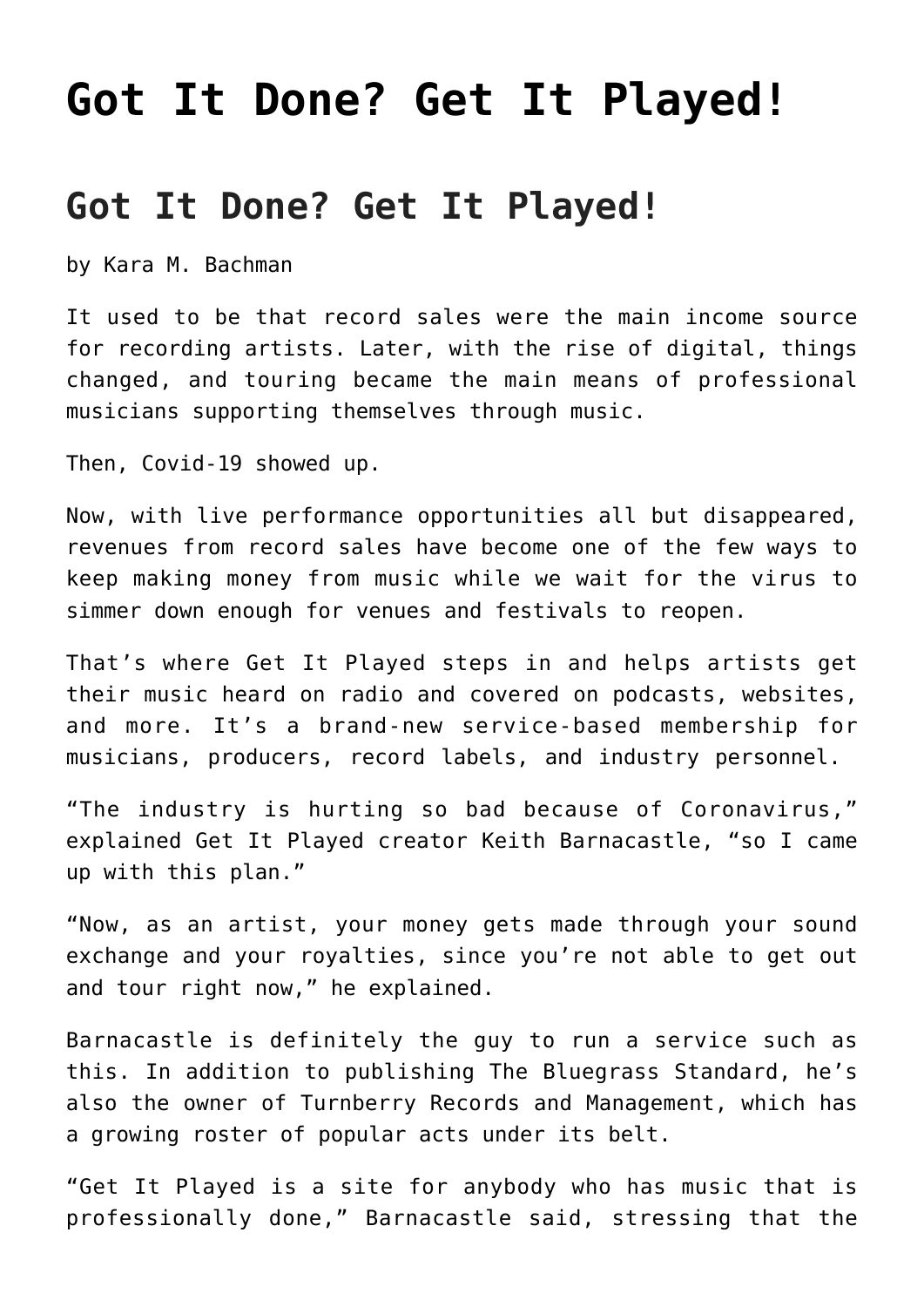service has one, and only one goal in mind: To get an artist spins on both terrestrial and internet radio stations, and get it played via other alternative means of getting songs to the ears of listeners.

Artists may purchase a six-month plan, where two songs will be sent out to a huge list of radio, podcast, playlist, and blog contacts; a 12-month plan where the same will happen, but for four songs; or a 12-month "plus" plan, where Get It Played will also get a video in the hands of people who matter.



Barnacastle said he maintains a directory of music biz contacts that includes 1,200 bluegrass contacts, 3,000 country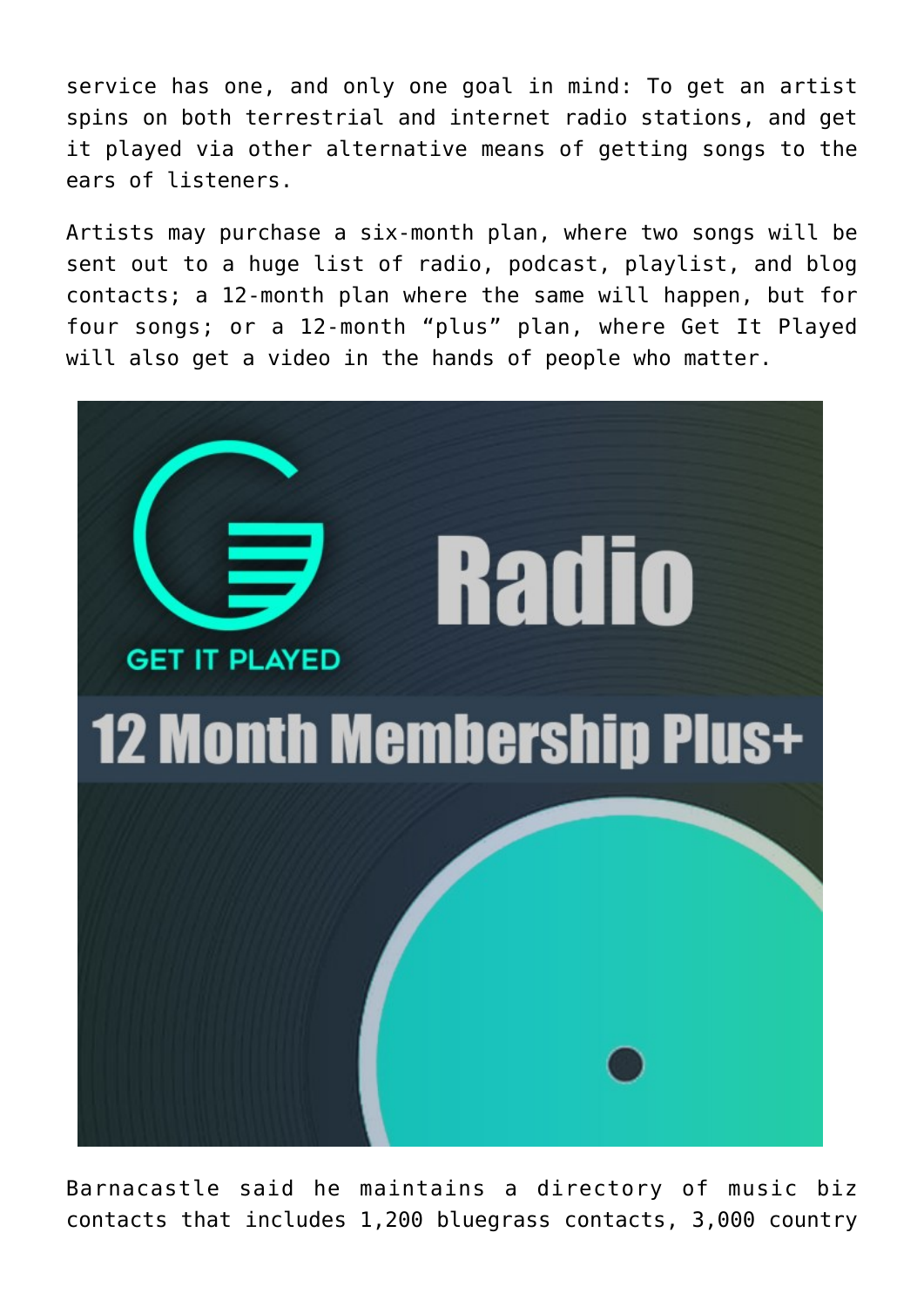music stations, 300 gospel stations, 2,800 music blogs, and more. The list also includes individual DJs and playlist curators.

Yes, it does resemble some of what a traditional PR firm does for an artist. Barnacastle said the difference here boils down to affordability.

"The difference is that it comes down to cost," he explained. Get It Played programs start at an incredibly low \$69 for the 6-month program, making it affordable for those squeezed hard right now by Covid-19.

"We can send the info. We can tell the media, hey, this group, this band, is coming," he said. "We give the artist the EXACT places we sent it, with a contact name and a phone number."

Barnacastle said artists and producers can then "take that list that we provide for them and they can maximize their potential and move their career ahead" by doing follow-up calls themselves after the music has arrived in the hands of these decision-makers chosen specifically for the artist's style of music.

"We can help to get it seen, get it heard, and hopefully, get it played."

Coming on board to fill a prominent role in the day-to-day operations of Get It Played will be Nashville-based singer, songwriter, and studio engineer, Rebekah Long Speer.

*"You're not breaking the bank," Barnacastle said, of the new service. "Here's a more effective, economical way that they [artists] can get their music to the right people…most similar options with PR Firms and other outlets start at about \$1,000 and up."*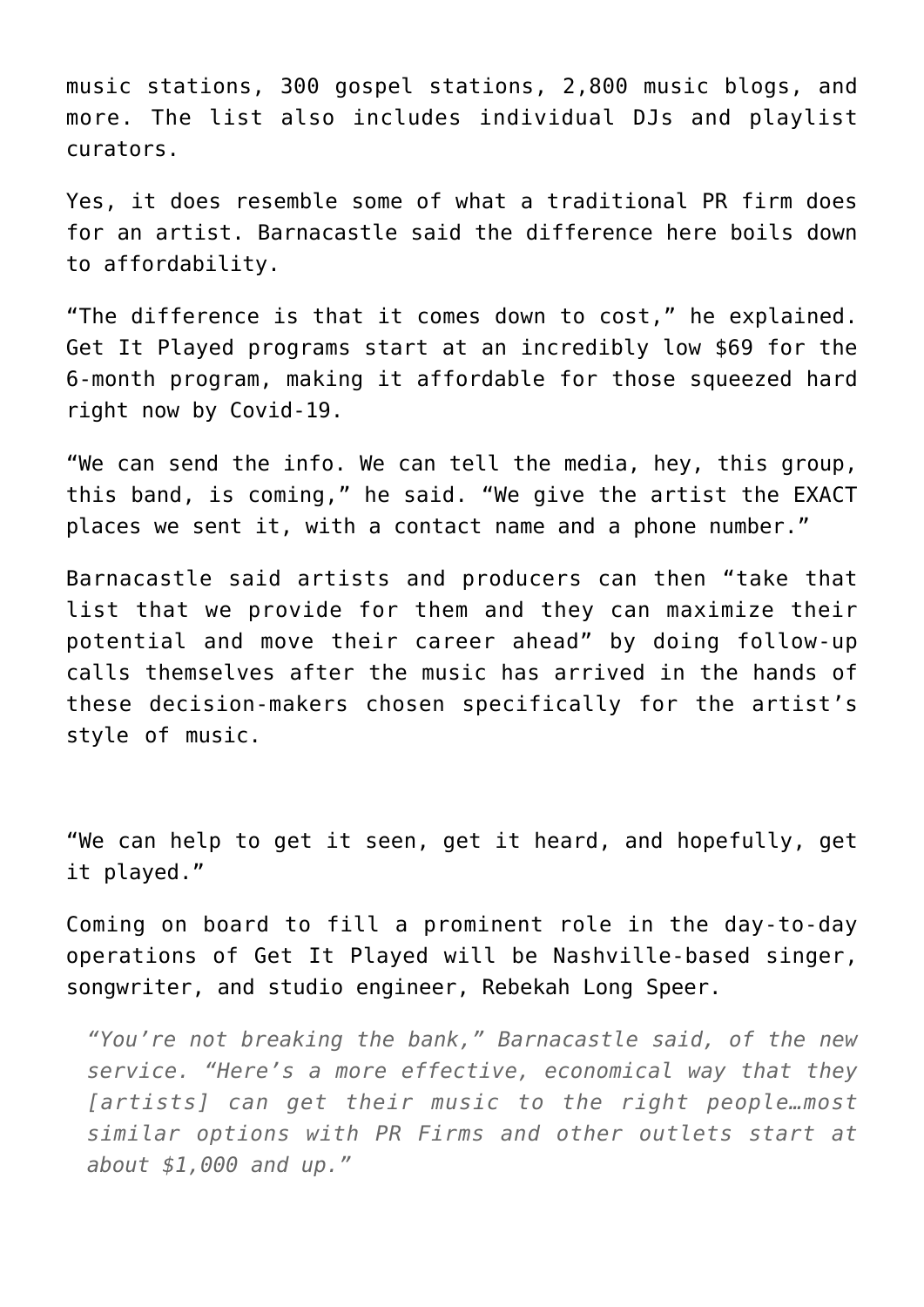Barnacastle said the profile of a typical client would be someone with professionally recorded music, but who isn't on a label. Although, he said, "some labels may use it." Genres covered by Get It Played include bluegrass, country, classic country, folk, gospel, Indie and Americana.

Barnacastle said the same contacts found in the directories are the ones Turnberry Records uses with the promotion of its artists.



So…in a sense…unsigned artists will benefit from some of the resources of an established label.